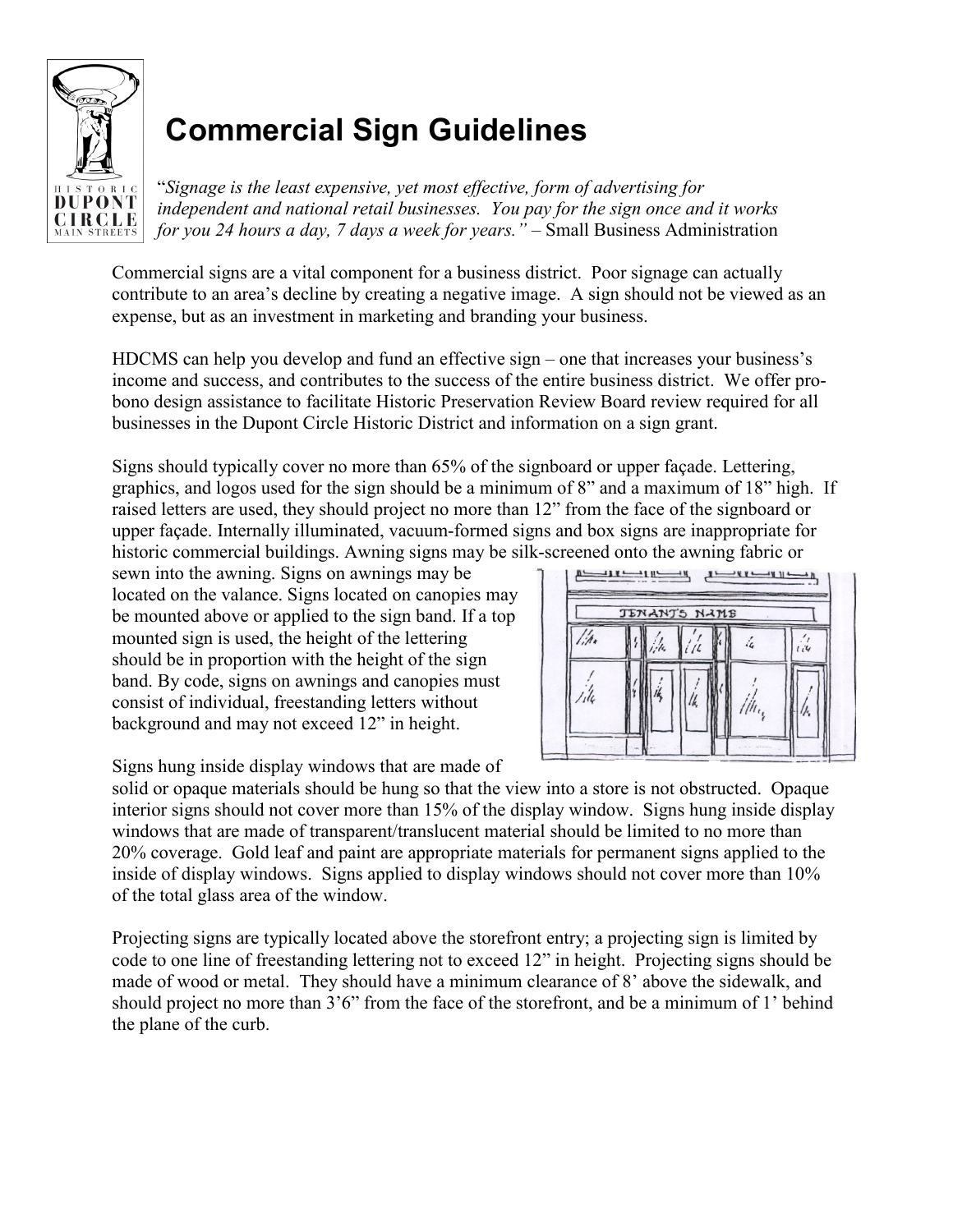# **Quality**

#### **Design**

- Professional design assistance is strongly encouraged to create a better look. Hire a designer to create your logo, sign, website, newsletter, etc. for a professional look.
- Signs should definitively relate to a building's façade in their shape, scale, and location.
- Shape, lettering size, font, style, content, quality of fabrication, materials, installation and lighting all contribute to a successful sign.
- Logos may require modifications of standard sizes and colors to sensitively fit into the context of the historic commercial district.

#### **Fabrication**

• Good quality materials and professional fabrication is encouraged.

#### **Content**

• Sign text should be as simple as possible. Studies show four words or less increase a sign's effectiveness. Don't include your phone number or website; that is what Google does.

#### **Installation**

- Signs should be professionally installed. Installation should not damage or require removal of historic materials, and should be done in a manner that it can be removed without harm to masonry or any architectural detailing.
- Individual letter signs should be blind mounted on the front of a building, so that mounting hardware is not visible.
- On masonry buildings, signs should be anchored through the mortar rather than directly into the brick or stone. In certain cases, adhesives may work better than mortar anchoring and may be less harmful to the building surface.

# **Context**

#### **Size**

• The size of sign should be determined primarily by the architecture and the scale of the building, and should not be as large as the maximum allowed under the building code or Zoning Ordinance.

#### **Placement**

- To limit visual clutter, all signs must be directly related to businesses within the premises.
- The architecture of the building should dictate the sign placement, i.e., if a sign band exists, such as a recess in the brick, it should be used.
- Positioning signs on or near the first level is highly encouraged for first-floor retail to increase visibility and maintain the character of the historic district.
- Window signs should not obscure the view into a retail establishment.
- Windows should not be tinted or otherwise made opaque to accommodate a sign.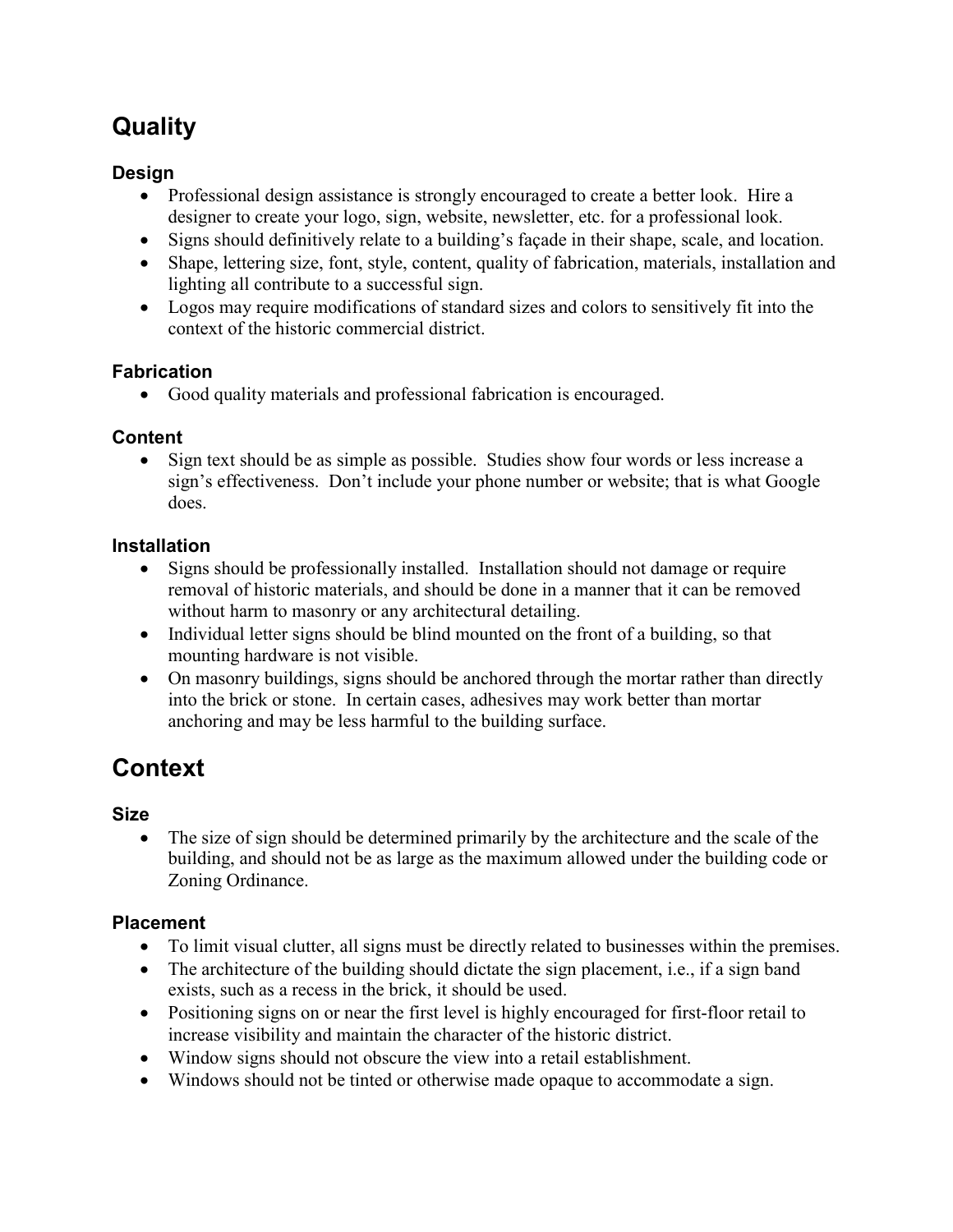• Signs should complement, not crowd, obscure, or alter the appearance of windows, doors, or the architectural features of the building.

#### **Quantity**

- In general, no more than one sign per business is appropriate.
- Multi-tenant buildings are encouraged to develop a coordinated signage program for different floors and entrances.

#### **Compatibility**

- Signs should be compatible with the architecture of the historic building and the overall visual quality of the Dupont Circle commercial district.
- Signs should not detract from the architectural characteristics of historic structures or their environment by overwhelming or obscuring architectural lines and features.

# **Encouraged Signs**

- Flat signs, mounted flush.
- Painted flat signs and metal cutout letters applied directly to the building face or sign band.
- Free standing, raised lettering applied directly to a wall or signboard.
- Signs etched on glass, painted directly, or gold-leafed on glass.
- Vinyl letters on glass.
- Projecting and blade signs, mounted perpendicular to the face of a building if designed and positioned to complement any other signs at that site. They should be double faced.
- Symbol or icon signs, such as eye glasses and barber



poles, for an establishment that specializes in a particular trade or profession.

• Gooseneck and front lighting of signs are encouraged.



Projecting signs are an effective means of communicating to pedestrians.

### **Awnings**

- Follow the shape and proportions dictated by the architecture of the building, restrict awnings to a reasonable distance on each side of the opening.
- Consider the character and color of the building and others on the block, choose high quality material (fabric is encouraged).